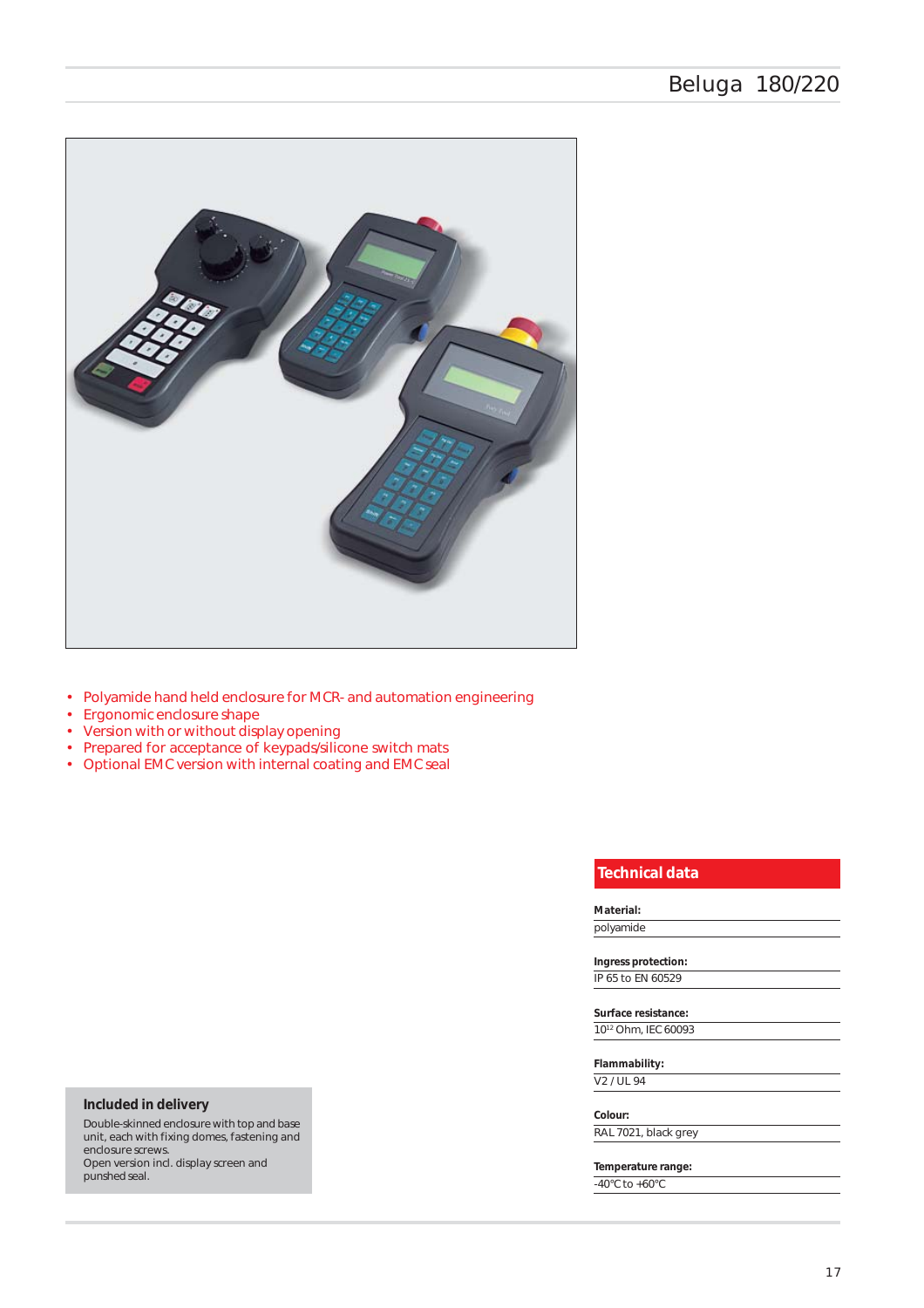# Beluga 180/220

## *Programme range*

| Enclosure type | Order No.   | <b>Dimensions</b><br>Version |                            | Weight |
|----------------|-------------|------------------------------|----------------------------|--------|
|                |             |                              | $W \times L \times H$ (mm) | (kq)   |
| Beluga 180 O   | 27.02 02 00 | open                         | 106/75 x 187 x 50          | 0.16   |
| Beluga 180 G   | 27.02 02 01 | closed                       | 106/75 x 187 x 50          | 0.17   |
| Beluga 220 O   | 27.02 04 00 | open                         | 116/85 x 220 x 51          | 0.20   |
| Beluga 220 G   | 27.02 04 01 | closed                       | 116/85 x 220 x 51          | O 21   |

#### *Accessories*

| Hook set without magnet                                         | 27.02 00 80 |
|-----------------------------------------------------------------|-------------|
| Hook set with magnet                                            | 27.02 00 81 |
| Keypad FT 180b, 15 keys, Matrix printed (B 180)                 | 82.10 00 03 |
| Keypad FT 180ge, 12 keys, common connection with insert (B 180) | 82.10 00 07 |
| Keypad FT 180e, 15 keys, Matrix with insert (B 180)             | 82.10 00 04 |
| Keypad FT 220b, 18 keys, Matrix printed (B 220)                 | 82.10 00 05 |
| Keypad FT 220e, 18 keys, Matrix with insert (B 220)             | 82.10 00 06 |
| Connector (B180)                                                | 82.20 00 08 |
| Connector (B 220)                                               | 82.20 00 09 |
| Display fixing set (B 180)                                      | 27.01 06 80 |
| Display fixing set (B 220)                                      | 27.02 04 82 |
| Cable gland with bending protection M 16 x 1,5                  | 08.10 01 16 |
| Cable gland with bending protection M 20 x 1,5                  | 08.10 01 20 |
| Hand strap                                                      | 27.02 00 83 |
| Spare screws                                                    | 27.02 00 82 |
| Spare display screen set (B 180)                                | 27.01 06 88 |
| Spare display screen set (B 220)                                | 27.02 04 83 |
| Battery compartment (B 180 / 220) without contacts              | 27.02 00 85 |
| Battery holder for 4 round cells for battery compartment        | 27.02 00 86 |
| Battery holder for 9 V battery for battery compartment          | 27.02 00 87 |
| Wall fixing for hook set                                        | 27.02 00 84 |
| Enabling switch 2-step, blue                                    | 83.50 00 10 |
| Scratch resistant display screen                                | on request  |
| Push-botton and switches see page 53 - 58                       | on request  |



### *Electromechanical components*

On request, we offer the enclosures ready equipped with electromechanical components such as emergency stop button, confirm keys, hand wheel, step switch, display.

## *Compontents mounting options*

| Component options |                                                       | Type B180 O | Type B180 G | Type B220 O | Type B220 G |
|-------------------|-------------------------------------------------------|-------------|-------------|-------------|-------------|
| Display           | max. view area 42 x 65 mm                             |             |             |             |             |
|                   | max. mounting dimensions 56,4 x 74 mm or 54 x 80 mm   |             |             |             |             |
| Display           | max. view area 49 x 78 mm                             |             |             |             |             |
|                   | max. mounting dimensions 71,5 x 84 mm or 70,5 x 86 mm |             |             |             |             |
|                   | Emergency stop button                                 |             |             |             |             |
| Confirm key       |                                                       |             |             |             |             |
| Hand wheel        |                                                       |             |             |             |             |
| Step switch       |                                                       |             |             |             |             |
| Joy stick         |                                                       |             |             |             |             |
|                   | Cable outlet up to M 16                               |             |             |             |             |
|                   | Cable outlet up to M 20                               |             |             |             |             |
|                   | 1st board (main board)                                |             |             |             |             |
| Other boards      |                                                       |             |             |             |             |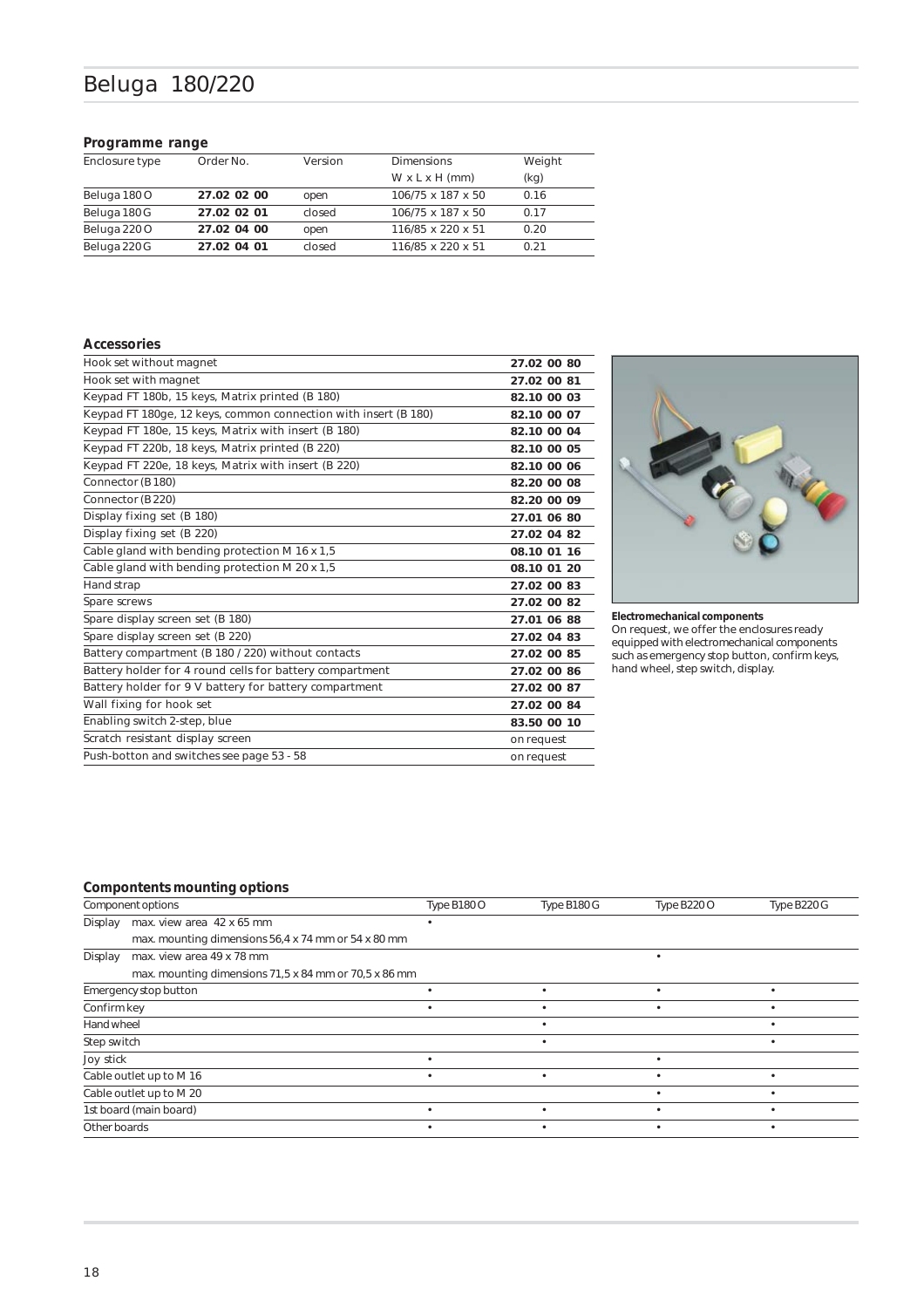# *Dimensions*

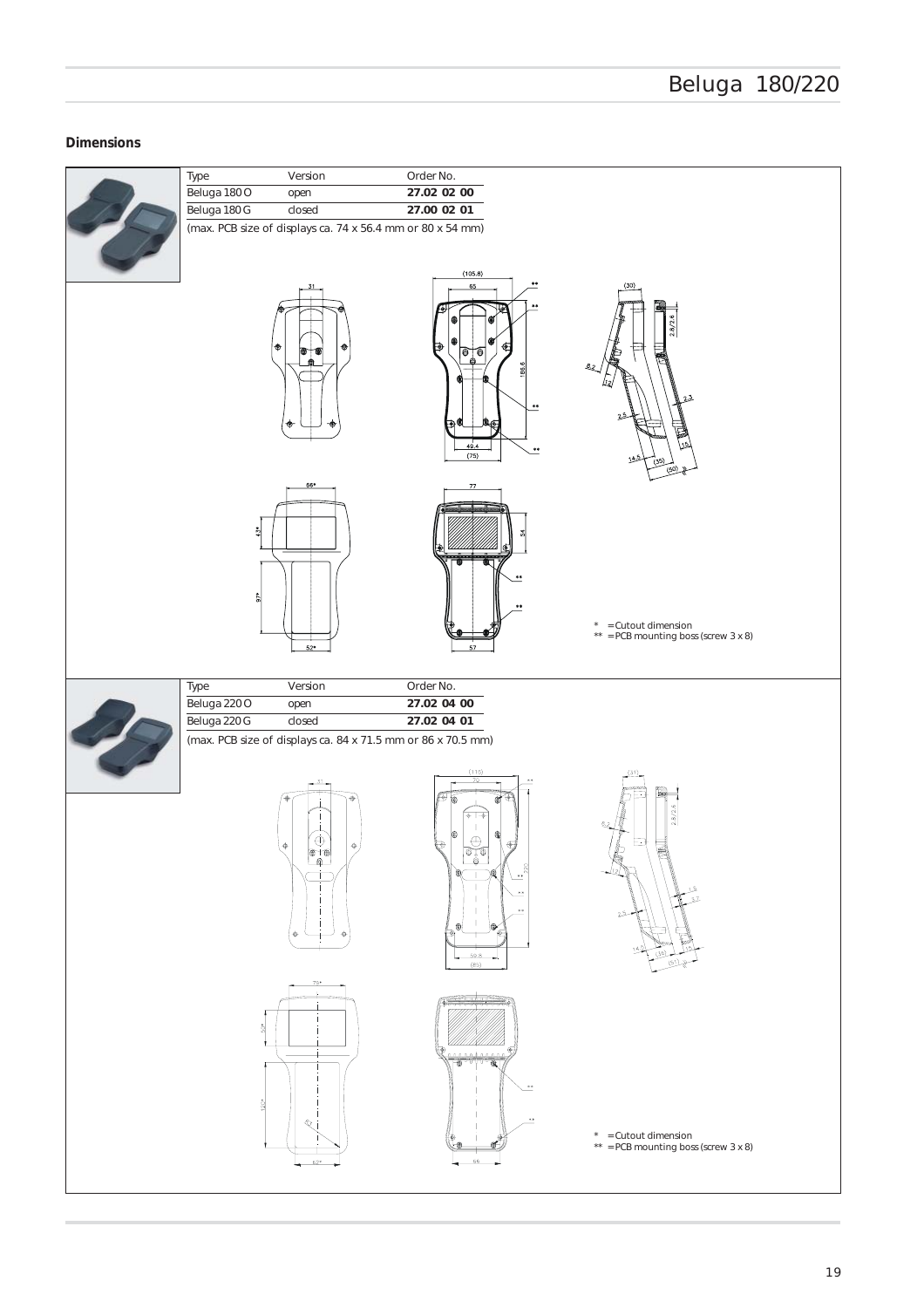# Beluga 180/230

## *Accessories*



#### *Membrane keypads for Beluga 180*

Standard membrane keypad with 15 keys as printed version or plain. Insertion facility for custom inscription

| Type           | Version                  | Order No.   |
|----------------|--------------------------|-------------|
| FT B180 - 15 b | Matrix printed           | 82.10 00 03 |
| FT B180 - 15 e | Matrix with plug-in-unit | 82.10 00 04 |
|                | Connector                | 82.20 00 08 |







### *Membrane keypads for Beluga 220*

Standard membrane keypad with 18 keys as printed version or plain. Insertion facility for custom inscription

| Type           | Version                  | Order No.   |
|----------------|--------------------------|-------------|
| FT B220 - 18 b | Matrix printed           | 82.10 00 05 |
| FT B220 - 18 e | Matrix with plug-in-unit | 82.10 00 06 |
|                | Connector                | 82.20 00 09 |



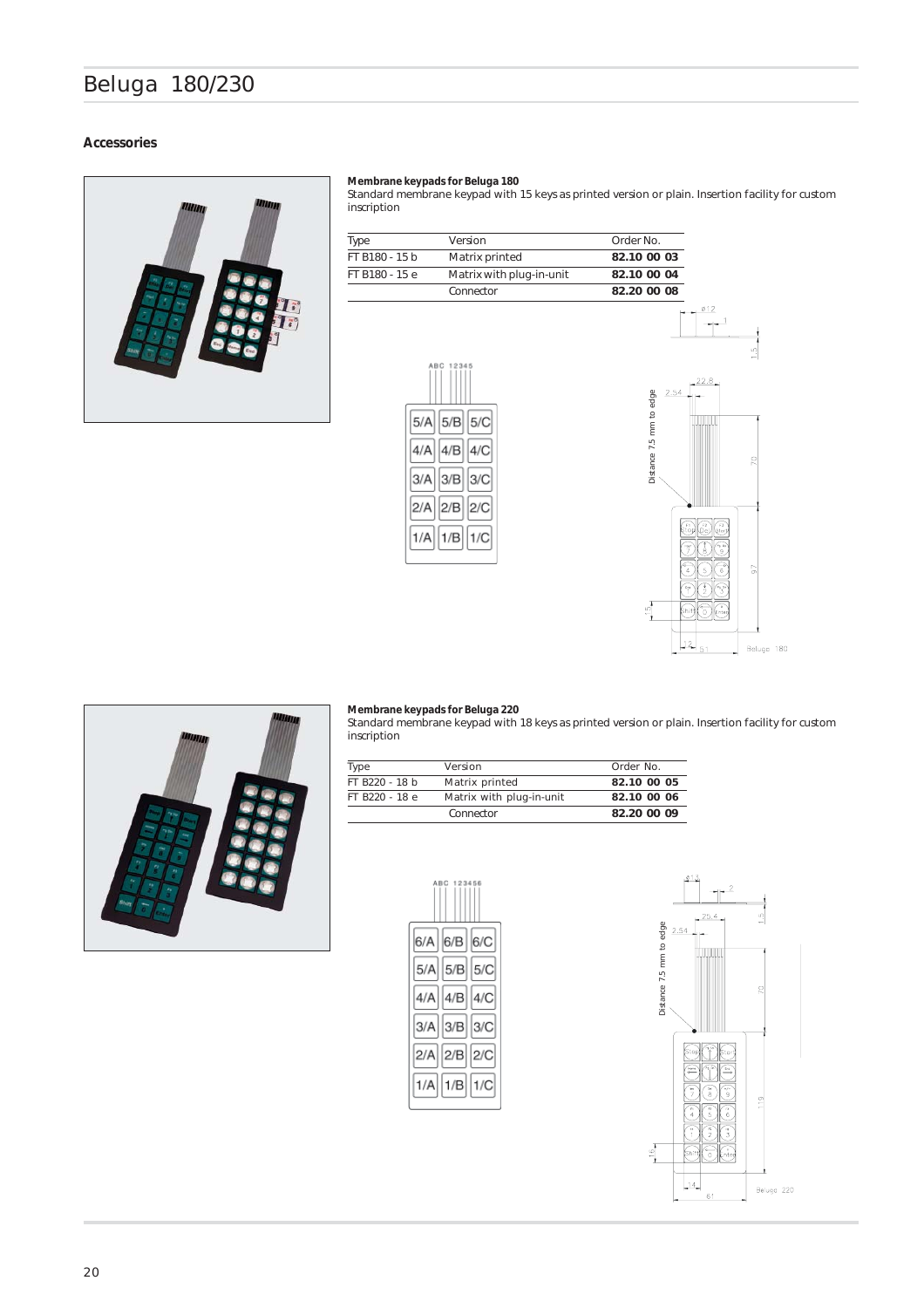## *Accessories*



#### *Membrane keypads for Beluga 180*

Standard membrane keypad with 12 keys as plain version. Insertion facility for custom inscription

| Type            | Version                                                                                                                                                                                                                     | Order No.   |
|-----------------|-----------------------------------------------------------------------------------------------------------------------------------------------------------------------------------------------------------------------------|-------------|
| FT B180 - 12 ge | common connection with insert                                                                                                                                                                                               | 82.10 00 07 |
|                 | ø12<br>35.5<br>$\frac{6}{10}$<br>3<br>2.5<br>gm. Leiter<br>Distance 7.5 mm to edge<br>$\mathcal{R}$<br>Freeing for the sidewise insertion<br>of the labeling of the keys (4x)<br>5<br>$\frac{16}{1}$<br>Ю<br>12<br>13<br>51 |             |



*Hook set* consisting of mounted hook and fixing screws

| Version        | Order No.   |
|----------------|-------------|
| without magnet | 27.02 00 80 |
| with magnet    | 27.02 00 81 |



*Display fixing set* for variable display mounting

| Version for | Order No    |  |
|-------------|-------------|--|
| Beluga 180  | 27.01.06.80 |  |
| Beluga 220  | 27.02.04.82 |  |



*Battery compartment B 180/220* without contacts

Order No. *27.02 00 85*

## Adhesion by version with magnet

| plate thickness | force |  |
|-----------------|-------|--|
| $2 \text{ mm}$  | 20 N  |  |
| $5 \text{ mm}$  | 30 N  |  |